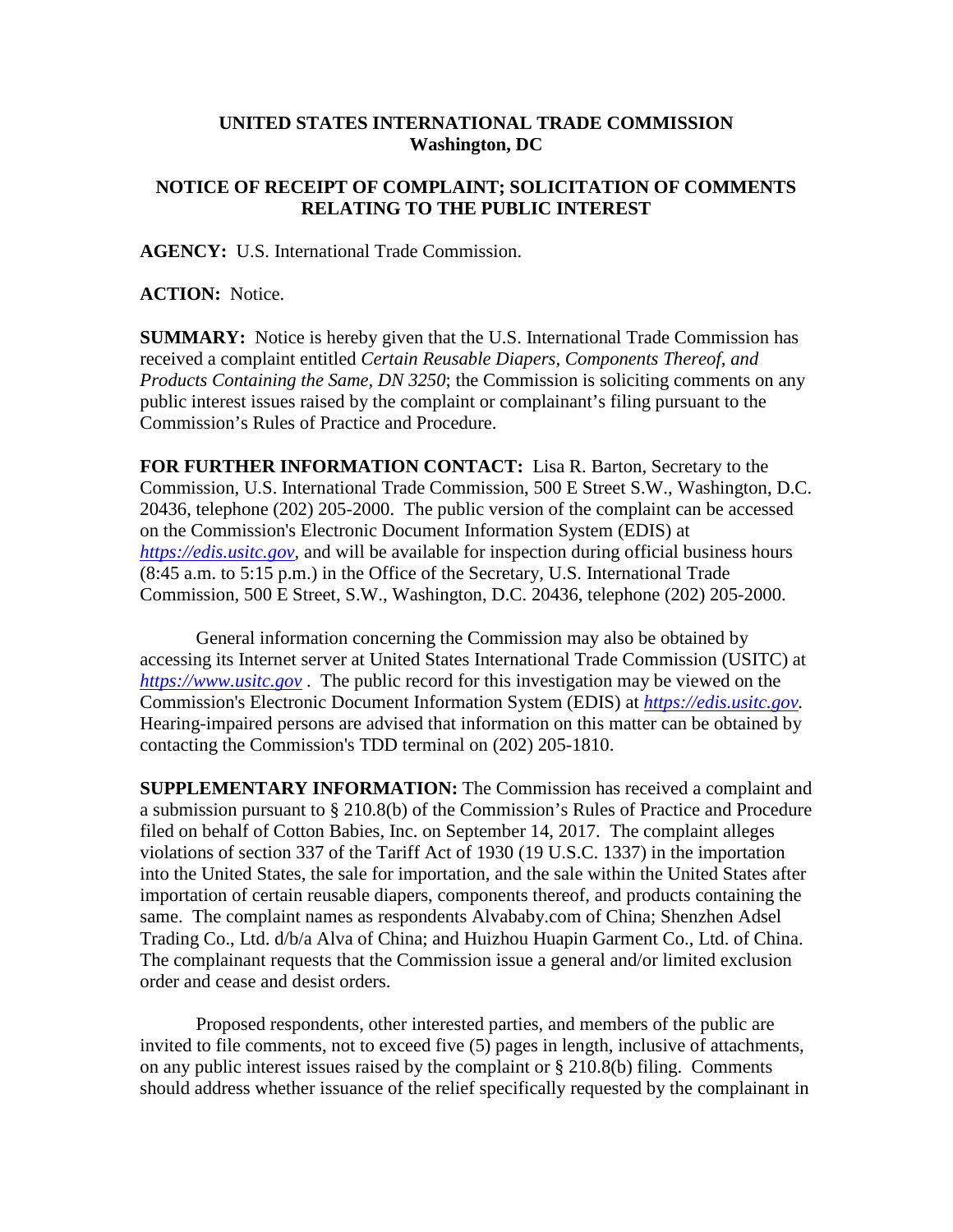this investigation would affect the public health and welfare in the United States, competitive conditions in the United States economy, the production of like or directly competitive articles in the United States, or United States consumers.

In particular, the Commission is interested in comments that:

- (i) explain how the articles potentially subject to the requested remedial orders are used in the United States;
- (ii) identify any public health, safety, or welfare concerns in the United States relating to the requested remedial orders;
- (iii) identify like or directly competitive articles that complainant, its licensees, or third parties make in the United States which could replace the subject articles if they were to be excluded;
- (iv) indicate whether complainant, complainant's licensees, and/or third party suppliers have the capacity to replace the volume of articles potentially subject to the requested exclusion order and/or a cease and desist order within a commercially reasonable time; and
- (v) explain how the requested remedial orders would impact United States consumers.

Written submissions must be filed no later than by close of business, eight calendar days after the date of publication of this notice in the *Federal Register*. There will be further opportunities for comment on the public interest after the issuance of any final initial determination in this investigation.

Persons filing written submissions must file the original document electronically on or before the deadlines stated above and submit 8 true paper copies to the Office of the Secretary by noon the next day pursuant to § 210.4(f) of the Commission's Rules of Practice and Procedure (19 CFR 210.4(f)). Submissions should refer to the docket number ("Docket No. 3250") in a prominent place on the cover page and/or the first page. (*See* Handbook for [Electronic Filing Procedures](https://www.usitc.gov/documents/handbook_on_filing_procedures.pdf), *Electronic Filing Procedures*<sup>[1](#page-1-0)</sup>). Persons with questions regarding filing should contact the Secretary (202-205-2000).

Any person desiring to submit a document to the Commission in confidence must request confidential treatment. All such requests should be directed to the Secretary to the Commission and must include a full statement of the reasons why the Commission should grant such treatment. *See* 19 CFR 201.6. Documents for which confidential treatment by the Commission is properly sought will be treated accordingly. All such requests should be directed to the Secretary to the Commission and must include a full statement of the reasons why the Commission should grant such treatment. *See* 19 CFR

 $\overline{a}$ 

<span id="page-1-0"></span><sup>1</sup> Handbook for Electronic Filing Procedures: *[https://www.usitc.gov/documents/handbook\\_on\\_filing\\_procedures.pdf](https://www.usitc.gov/documents/handbook_on_filing_procedures.pdf)*